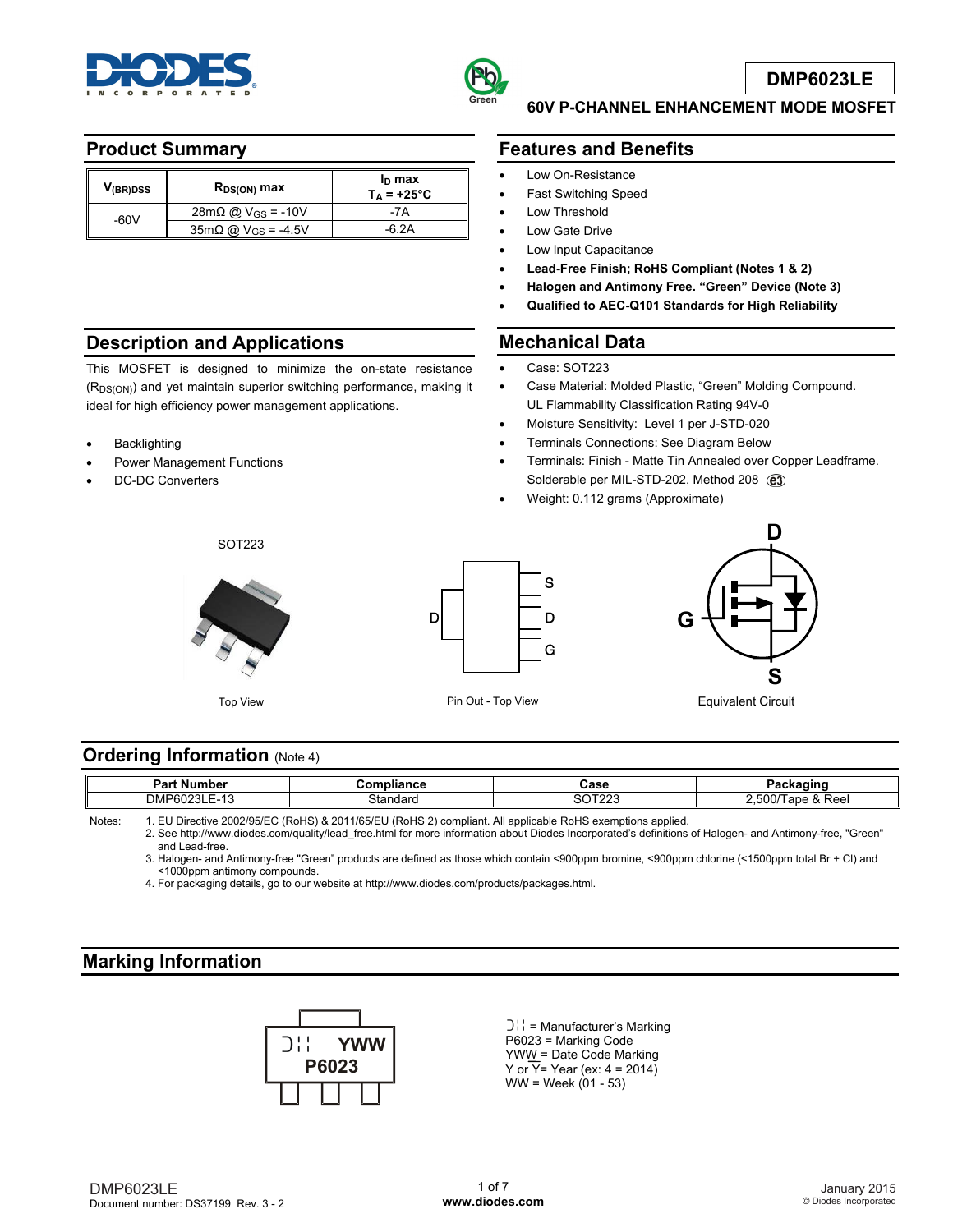

# **Maximum Ratings** (@T<sub>A</sub> = +25°C, unless otherwise specified.)

| <b>Characteristic</b>                                    | Symbol                                      | Value                  | <b>Units</b>       |   |
|----------------------------------------------------------|---------------------------------------------|------------------------|--------------------|---|
| Drain-Source Voltage                                     |                                             | <b>V<sub>DSS</sub></b> | -60                |   |
| Gate-Source Voltage                                      |                                             | V <sub>GSS</sub>       | ±20                | V |
| Continuous Drain Current (Note 5) $V_{GS}$ = -10V        | $T_A$ = +25°C<br>$T_A = +70^{\circ}C$       | ID                     | -7<br>$-5.6$       | A |
|                                                          | $T_{\rm C}$ = +25°C<br>$T_C = +70^{\circ}C$ | ID                     | $-18.2$<br>$-14.5$ | A |
| Pulsed Drain Current (10 $\mu$ s pulse, duty cycle = 1%) | <b>IDM</b>                                  | -50                    | A                  |   |
| Maximum Continuous Body Diode Forward Current (Note 5)   | Is                                          | $-2$                   | A                  |   |
| Avalanche Current, $L = 0.1$ mH                          | l <sub>AS</sub>                             | $-35.5$                | A                  |   |
| Avalanche Energy, $L = 0.1$ mH                           | E <sub>AS</sub>                             | 62.9                   | mJ                 |   |

# **Thermal Characteristics** (@T<sub>A</sub> = +25°C, unless otherwise specified.)

| <b>Characteristic</b>                                    | Symbol                                  | Value          | <b>Units</b>    |               |
|----------------------------------------------------------|-----------------------------------------|----------------|-----------------|---------------|
| Total Power Dissipation (Note 5)                         | $T_A$ = +25°C<br>T <sub>A</sub> = +70°C | $P_D$          | 1.3             | W             |
| Thermal Resistance, Junction to Ambient (Note 5)         |                                         | $R_{\theta$ JA | 60              | $\degree$ C/W |
| Total Power Dissipation (Note 5)<br>T $_{\rm C}$ = +25°C |                                         | P <sub>D</sub> | 17.3            | W             |
| Thermal Resistance, Junction to Case (Note 5)            | $R_{\theta$ JC                          | 72             | $\degree$ C/W   |               |
| Operating and Storage Temperature Range                  |                                         | Tj. Tstg       | $-55$ to $+150$ | °C            |

## **Electrical Characteristics** (@TA = +25°C, unless otherwise specified.)

| Symbol<br>Characteristic                               |                         | Min                      | Typ                      | Max                            | Unit      | <b>Test Condition</b>                          |  |
|--------------------------------------------------------|-------------------------|--------------------------|--------------------------|--------------------------------|-----------|------------------------------------------------|--|
| <b>OFF CHARACTERISTICS (Note 6)</b>                    |                         |                          |                          |                                |           |                                                |  |
| Drain-Source Breakdown Voltage                         | <b>BV<sub>DSS</sub></b> | $-60$                    |                          |                                | V         | $V_{GS} = 0V$ , $I_D = -250 \mu A$             |  |
| Zero Gate Voltage Drain Current T <sub>J</sub> = +25°C | <b>I</b> <sub>DSS</sub> |                          |                          | $-1$                           | μA        | $V_{DS}$ = -60V, $V_{GS}$ = 0V                 |  |
| Gate-Source Leakage                                    | lgss                    |                          |                          | ±100                           | nA        | $V_{GS}$ = ±20V, $V_{DS}$ = 0V                 |  |
| ON CHARACTERISTICS (Note 6)                            |                         |                          |                          |                                |           |                                                |  |
| Gate Threshold Voltage                                 | $V_{GS(th)}$            | $-1$                     | $\overline{\phantom{0}}$ | $-3$                           | $\vee$    | $V_{DS} = V_{GS}$ , $I_D = -250 \mu A$         |  |
| Static Drain-Source On-Resistance                      |                         | $\overline{\phantom{0}}$ |                          | 28                             | $m\Omega$ | $V_{GS}$ = -10V, $I_D$ = -5A                   |  |
|                                                        | $R_{DS(ON)}$            | $\overline{\phantom{0}}$ |                          | 35                             |           | $V_{GS} = -4.5V$ , $I_D = -4A$                 |  |
| Diode Forward Voltage                                  | $V_{SD}$                | $\overline{\phantom{0}}$ | $-0.7$                   | $-1.2$                         | $\vee$    | $V_{GS} = 0V$ , $I_S = -1A$                    |  |
| DYNAMIC CHARACTERISTICS (Note 7)                       |                         |                          |                          |                                |           |                                                |  |
| Input Capacitance                                      | $C_{iss}$               |                          | 2569                     | $\overline{\phantom{0}}$       | pF        |                                                |  |
| Output Capacitance                                     |                         | $\overline{\phantom{0}}$ | 179                      |                                | pF        | $V_{DS}$ = -30V, $V_{GS}$ = 0V,<br>$f = 1$ MHz |  |
| Reverse Transfer Capacitance                           | C <sub>rss</sub>        | —                        | 143                      | —                              | pF        |                                                |  |
| Gate Resistance                                        | $R_{q}$                 | —                        | 8                        |                                | $\Omega$  | $V_{DS} = 0V$ . $V_{GS} = 0V$ . $f = 1MHz$     |  |
| Total Gate Charge $(V_{GS} = -4.5V)$                   | $Q_{q}$                 | $\overline{\phantom{0}}$ | 26.5                     | $\overline{\phantom{0}}$       | nC        |                                                |  |
| Total Gate Charge ( $V_{GS}$ = -10V)                   |                         |                          | 53.1                     | $\overbrace{\phantom{123321}}$ | nC        |                                                |  |
| Gate-Source Charge                                     | $Q_{gs}$                | $\overline{\phantom{0}}$ | 7.1                      |                                | nC        | $V_{DS}$ = -30V. In = -5A                      |  |
| Gate-Drain Charge                                      | $Q_{qd}$                | $\overline{\phantom{0}}$ | 12.6                     | —                              | nC        |                                                |  |
| Turn-On Delay Time                                     | $t_{D(0n)}$             | $\overline{\phantom{0}}$ | 6                        |                                | ns        |                                                |  |
| Turn-On Rise Time                                      | tr                      | —                        | 7.1                      | $\overline{\phantom{0}}$       | ns        | $V_{GS}$ = -10V, $V_{DS}$ = -30V,              |  |
| Turn-Off Delay Time                                    | $t_{D(off)}$            | $\overline{\phantom{0}}$ | 110                      |                                | ns        | $R_G = 3\Omega$ , $I_D = -5A$                  |  |
| <b>Turn-Off Fall Time</b>                              | tf                      | $\overline{\phantom{0}}$ | 62                       | $\overline{\phantom{0}}$       | ns        |                                                |  |
| Body Diode Reverse Recovery Time                       | $t_{rr}$                |                          | 20                       |                                | nS        |                                                |  |
| Body Diode Reverse Recovery Charge                     |                         |                          | 14                       |                                | nC        | $I_F = -5A$ , di/dt = 100A/us                  |  |

Notes: 5. Device mounted on FR-4 substrate PC board, 2oz copper, with 1-inch square pad layout. 6. Short duration pulse test used to minimize self-heating effect.

7. Guaranteed by design. Not subject to product testing.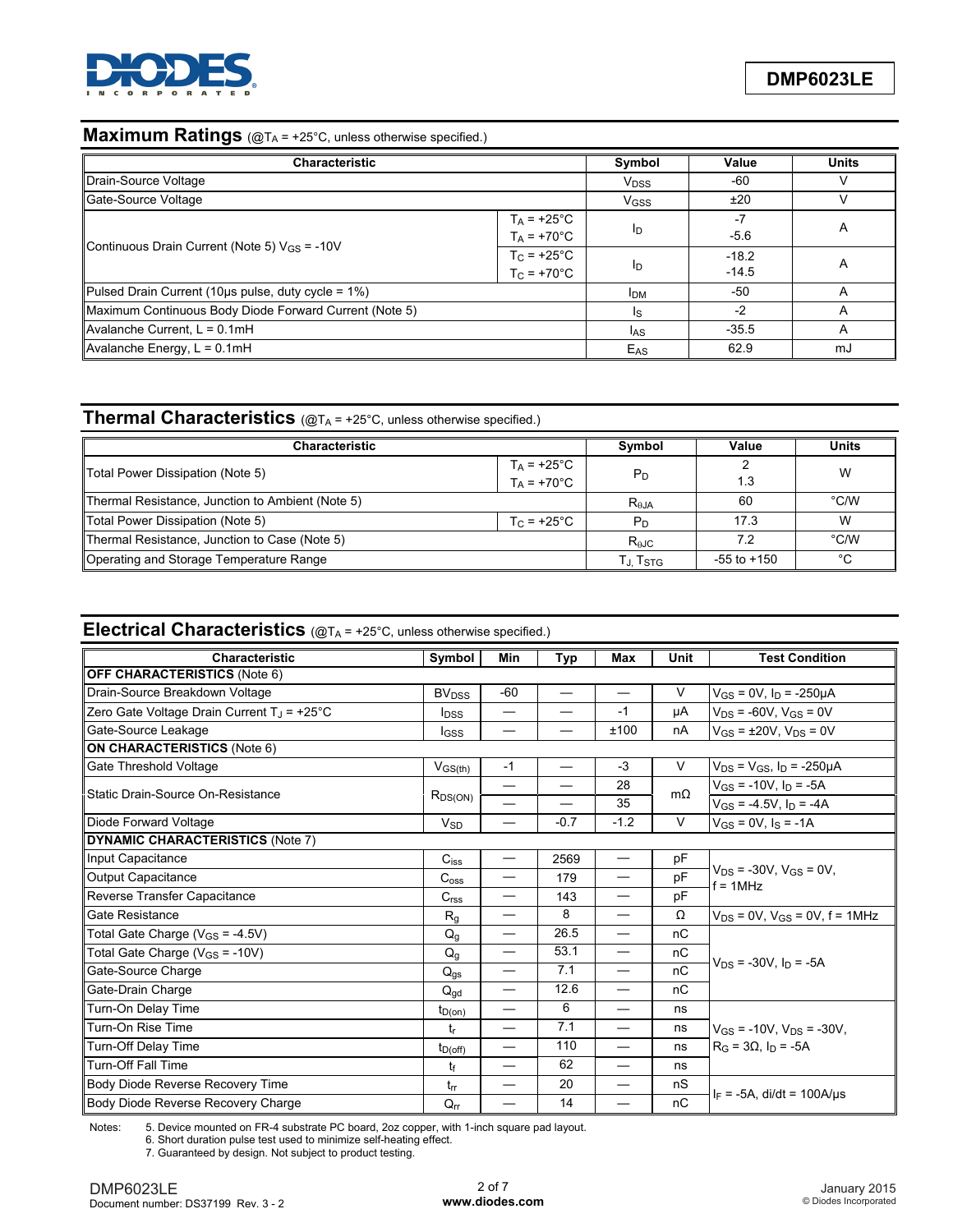

## **DMP6023LE**



DMP6023LE Document number: DS37199 Rev. 3 - 2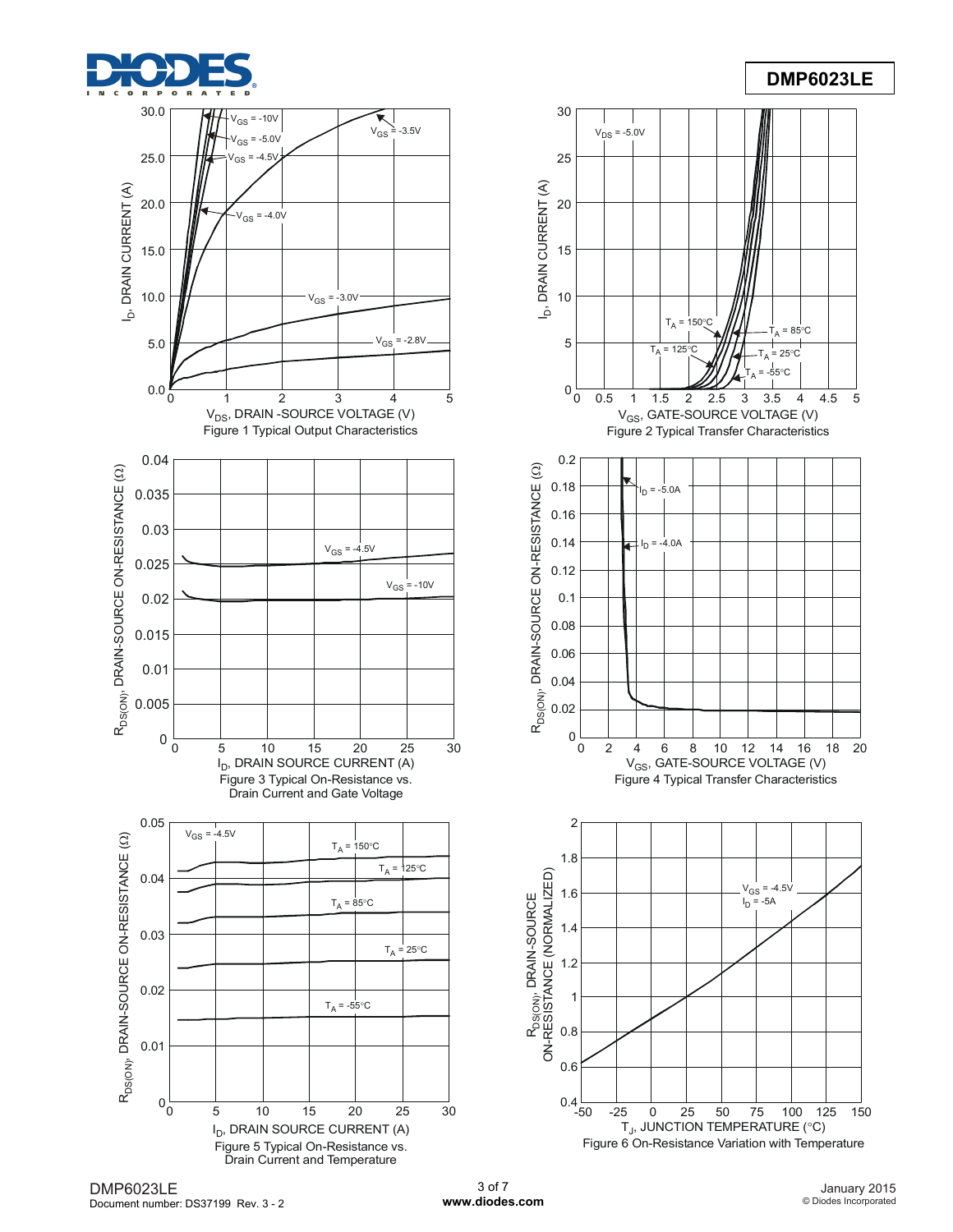



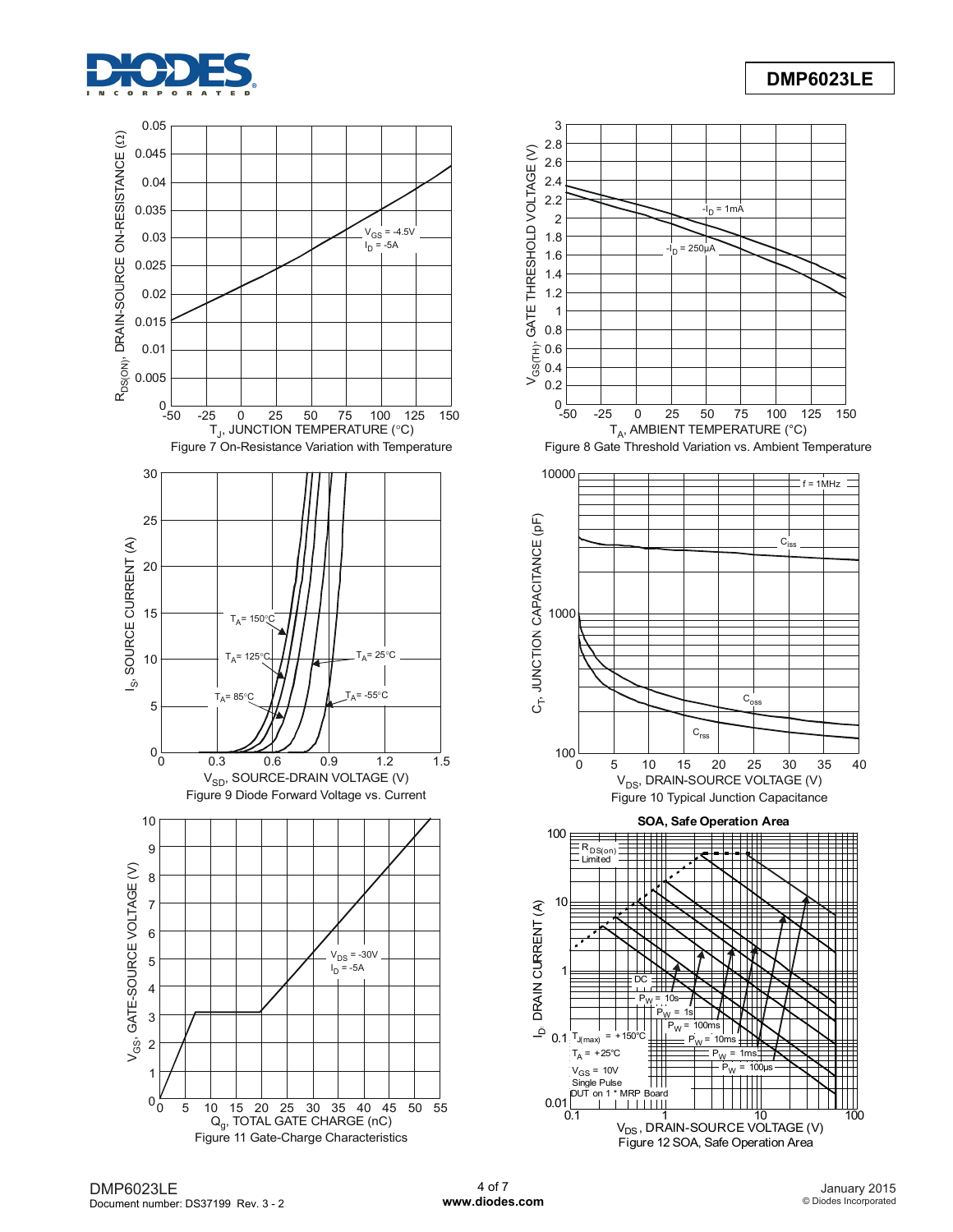

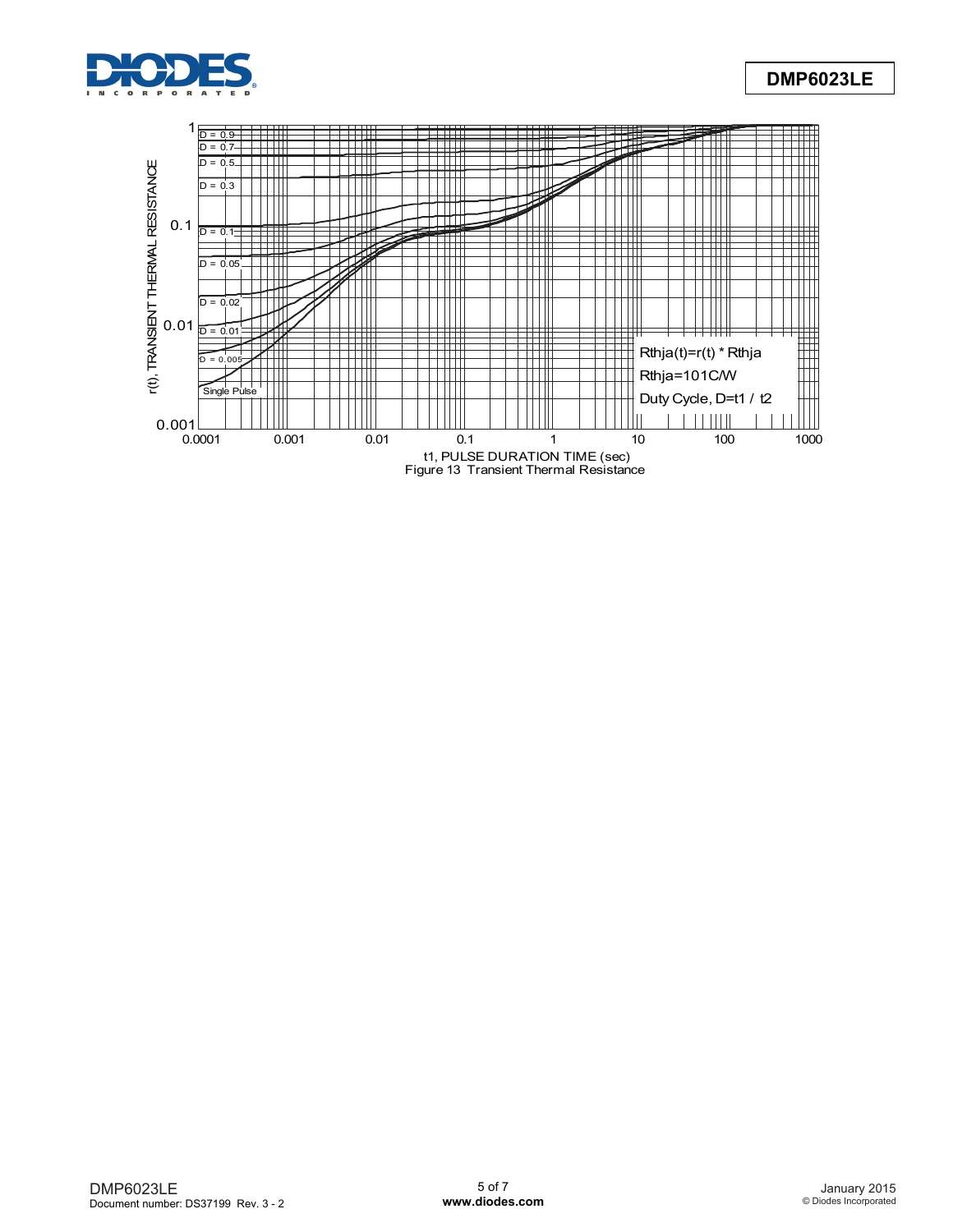

## **Package Outline Dimensions**

Please see AP02002 at [http://www.diodes.com/datasheets/ap02002.pdf fo](http://www.diodes.com/datasheets/ap02002.pdf)r the latest version.





|                  |      |  |           | E | E <sub>1</sub> |
|------------------|------|--|-----------|---|----------------|
| Gauge<br>Plane   |      |  |           |   |                |
| Seating<br>Plane | 0.25 |  | L<br>2.10 |   |                |

| <b>SOT223</b>  |       |      |      |  |  |
|----------------|-------|------|------|--|--|
| Dim            | Min   | Max  | Typ  |  |  |
| A              | 1.55  | 1.65 | 1.60 |  |  |
| A <sub>1</sub> | 0.010 | 0.15 | 0.05 |  |  |
| b              | 0.60  | 0.80 | 0.70 |  |  |
| b1             | 2.90  | 3.10 | 3.00 |  |  |
| C              | 0.20  | 0.30 | 0.25 |  |  |
| D              | 6.45  | 6.55 | 6.50 |  |  |
| Е              | 3.45  | 3.55 | 3.50 |  |  |
| E1             | 6.90  | 7.10 | 7.00 |  |  |
| е              |       |      | 4.60 |  |  |
| е1             |       |      | 2.30 |  |  |
| L              | 0.85  | 1.05 | 0.95 |  |  |
| Q              | 0.84  | 0.94 | 0.89 |  |  |
| Dimensions in  |       |      |      |  |  |

## **Suggested Pad Layout**

Please see AP02001 at [http://www.diodes.com/datasheets/ap02001.pdf fo](http://www.diodes.com/datasheets/ap02001.pdf)r the latest version.



| <b>Dimensions</b> | Value (in mm) |  |
|-------------------|---------------|--|
| C                 | 2.30          |  |
| C1                | 6.40          |  |
| x                 | 1.20          |  |
| X <sub>1</sub>    | 3.30          |  |
|                   | 1.60          |  |
| Υ1                | 1.60          |  |
| Υ2                | 8.00          |  |